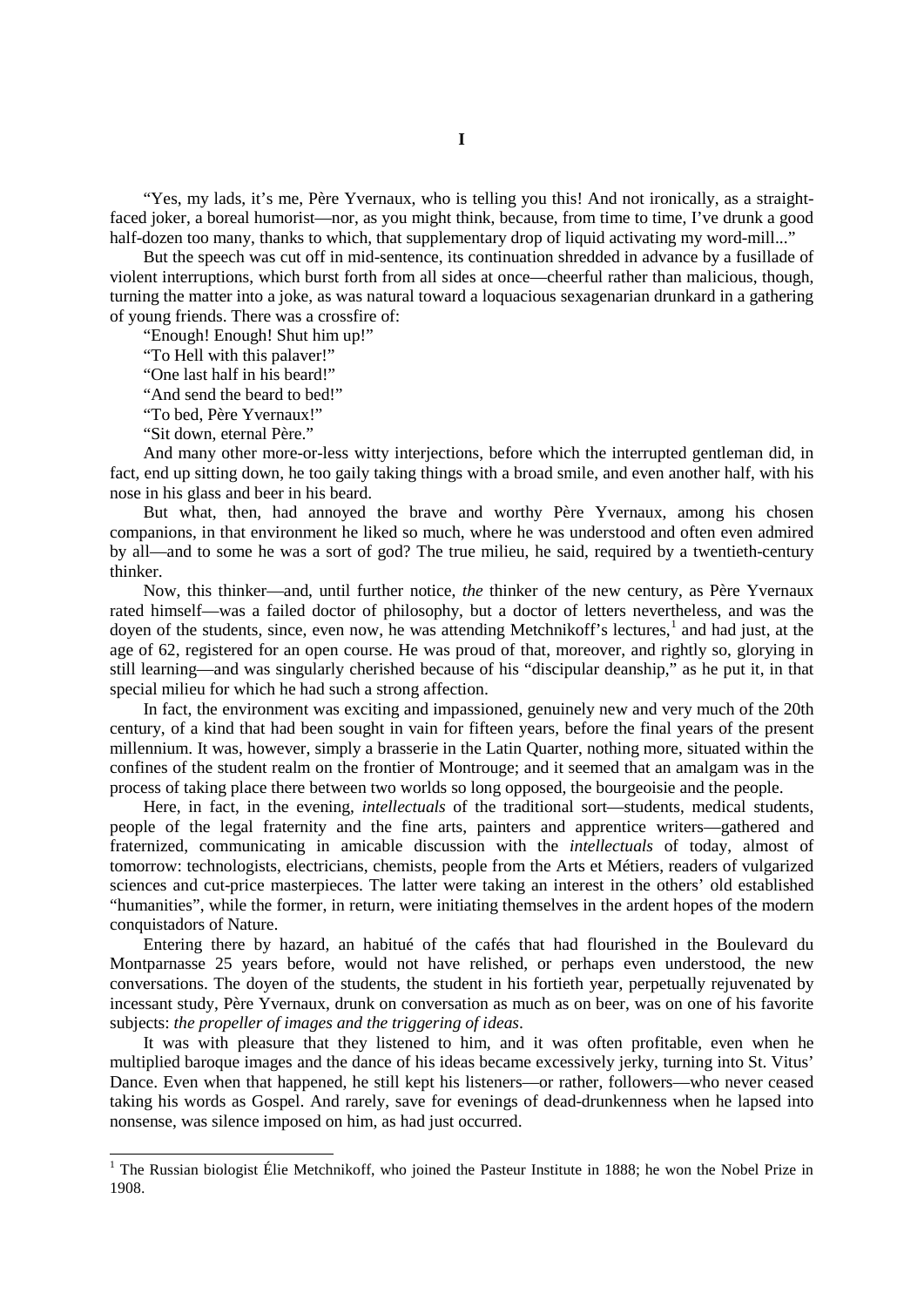This time, however, he was not in what he called the *displaced state*—meaning that of the total abolition of self—but still in the preceding phase of full and high excitement, which always abounded in paradoxes, original observations, lyrical outbursts and suggestive hypotheses. To be interrupted in that fashion, he must have uttered some blasphemy against the true faith that one of his priests had in him, and thus suddenly broken the charm that ordinarily bound his disciples to him.

That is what he had done. The "Yes, my lads, it's me who is telling you this" and so on had fallen into the silence of a general bewilderment, caused by the simple brief affirmation that he had proffered beforehand, in a dogmatic and imperious tone:

"The airplane was stillborn."

Now, a few days before, on the subject of a flight at an altitude on 2700 meters, he had taken flight himself, in one of his fine fits of enthusiasm, relative to the conquest of the air by twentiethcentury humankind. And here he was today, without even having the excuse of the *displaced state*, burning what he had adored the day before, and burning it in that summary and scornful fashion, as if setting fire to a crumpled a piece of paper. Was it an aberration? Senility? Treason, perhaps? Two or three people thought so, secretly, without daring to say so. And doubtless they—for there were those who were envious of him—would have made some sharp remark if he had not been sitting there so feebly, with his nose in his glass and beer spilling into his beard.

Suddenly, all the sympathy reverted to him, with the patent evidence of his joke—excellent, in sum, since they had let themselves be taken in by it. One of his friends—an admirer devoid of respect—translated everyone's final sentiment by tapping him on the belly and treating him as a sublime fraud. To which Blaise Yvernaux—speaking almost to himself, without gaiety now, but, on the contrary, with a sad gravity—replied:

"What good would it do to explain? They don't understand. They're still in the twentieth century—as I was, forty-eight hours ago. But today, after what Geneviève said the day before yesterday, oh no, by no means! Finished, buried, their twentieth, my twentieth! I've leap-frogged them, and others, and I'm far away, far away, far way…at the antipodes, damn it!"

And he chewed a few shreds of phrases vaguer still, which he submerged beneath another half, the inarticulate words and the swallowed mouthfuls mingling in the glugs of a drowning man. That was his rational consciousness drowning, already plunged into the *displaced state*, advertising the total abolition of the voluntary self. After which, the poor fellow was no more than a limp and gentle drunkard, abandoning himself without resistance to the arms of two friends, faithful unto the future apoplectic fit, who were accustomed to carrying him home when he happened—once or twice a week—to surpass the measure of the *displaced state*.

These two venerated him even in that abdication of self, perhaps savoring what there was still to admire in him, claiming that the semi-darkness in question was particularly propitious to the most fulgurant flashes of his genius—for they found that in him.

It ought to be added that one was a Comtois, $2$  with a mystical turn of mind, a former Fourierist well-acquainted with the occult sciences, and that the other was a Scandinavian steeped in Ibsen, Max Stirner and Nietzsche—and that each of them gladly contemplated Blaise Yvernaux's drunken visions through the prism of his own imagination, discerning therein symbols, figures and meanings with double or triple locks, to which he alone had the pass-key. In consequence, the more drunk, babbling, lit-up and goggle-eyed the fellow was, the more chance he had of being reckoned fecund in marvels.

It is only fair to admit, by way of compensation, that his worst divagations, amid tiresome drivel, sometimes did, indeed, illuminate abrupt images, opening like phosphorescent portals on gulf whose depths one seemed to plumb. And often, too, even for rational minds, some of his affirmations then had a sort of magnetic power that hypnotized you into an absolute need to have faith in him: a rigorous, mathematical, convinced faith.

So it was this evening, in particular—and his two companions were enjoying, more than ever, having him to themselves. Beneath the night swarming with stars, the brain of the old monologuing philosopher appeared to them to be even more splendid, like a scintillating firework-display. And yet, what he was saying, which was dazzling them, bore no resemblance, at least for someone judging with mere common sense, to a harmoniously-organized sky. It was incoherent verbiage, the very image of chaos; things like this, for example, cast into and snatched from the wind:

<span id="page-1-0"></span> $2$  i.e., a native of Franche-Comté, a province in eastern France.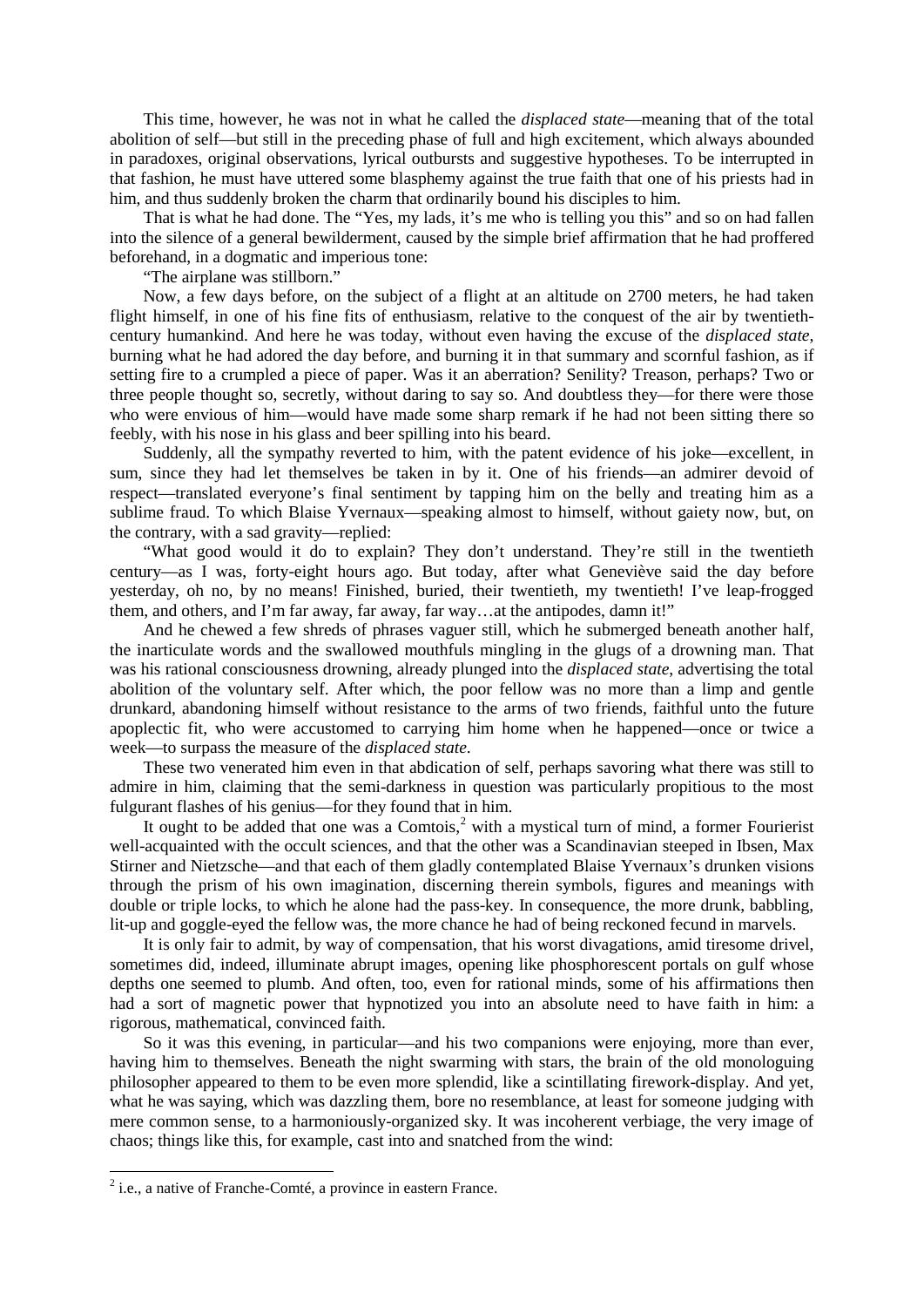"Monoplane! Biplane! First, please, not biplane but diplane, if you know Greek. I do. Then again, diplane or biplane, it's all on the same plane, and even ranplaneplane!<sup>[3](#page-2-0)</sup> For sure. Yes, obsolete. De profundis! An old game, what! Stillborn, I tell you, the airplane. Stillborn! For what Geneviève says shatters it all. It blows up all the blades of all the propellers, so there! Centrifugal force, isn't it? But centrifugal is only centripetal exasperated. Or if not, make use of it! She's right, of course. Diffusion, then? Yes—without which, confusion. Perfectly? Better still? Fusion—since opposites are identical. You think it's Hegel who said that? Ha ha ha! Bunch of ignoramuses! Did he speak Greek, Hegel? No, eh? Now, the formula is Greek. And here it is."

A pause, not in speech but in motion—and the orator, posing magisterially and gravely, although unsteady on his feet, proclaimed, with an exaggerated articulation: "*T'enantia tafton*."

Then he laughed scornfully, like the crackle of a frying-pan, and went on: "*Tafton,* yes! Pronounced in the modern Greek fashion, that goes without saying. Not in your stupid Erasamian style. Geneviève cried with joy when I told her it was Heraclitus. Hats off and on your knees before that one! And a rataplan, rataplan for him! Not a ranplaneplane like your planeless monoplanes or biplanes. He, the Napoléon of Cosmogonists, that author of the *Pata rei* and the *O polemos pater panton*. And they called him *o skotinos*, the Gloomy One! Long live the Emperor!"<sup>[4](#page-2-1)</sup>

He had lurched with enthusiasm, lost equilibrium, almost fallen. The Scandinavian having caught him in his arms, Yvernaux had pushed him away, crying:

"No! Enough! Shut up, with your Nietzsche and his eternal return. No going and coming back! Always going! And it's my Gloomy One, again, who said that you can't bathe twice in the same water. And one doesn't drink the same beer twice. And when they lay me down in mine—the bier the place where it'll be buried is the soul of the world, the  $To$ , by a big Tau,<sup>[5](#page-2-2)</sup> neuter, like me..."

He blithered on like that for half an hour, without pausing for breath, without resting except to lean, sometimes on one, sometimes the other, of his companions and sometimes on both at once whose four arms were nevertheless not too many to prevent him from collapsing to the ground—by night, beneath a sky less constellated than his brain: Blaise Yvernaux, sexagenarian, failed doctor of philosophy, doctor of letters, inveterate drunkard; a poor alcoholic condemned to the worst catastrophes of atherosclerosis, but, in the meantime, and in spite of his two sessions of *displaced state* a week, a walking encyclopedia; the admired, cherished protagonist, almost the prophet, of the embryonic new religion of the Brasserie of the 20th century!

And when his two apostles had carried him up to his furnished room in the Rue Montmartre and had piously laid him on his iron-framed bed, where he went to sleep like a baby, on finding themselves back in the street, they both said, in unison: "Well, all the same, he's a genius!"

That was the affirmation that recurred as a refrain at the end of all their conversations with and about Blaise Yvernaux—which astonished them and enchanted them every time, with the awareness that they were the intimates of that genius. But they only pronounced the affirmation between themselves and the friends at the Brasserie who shared their faith in Yvernaux. To say it in front of Yvernaux in person would have been the worst insult they could offer him. He proclaimed, in fact, there was only one genius in the world at present—and, for that matter, in all the centuries yet elapsed—and one alone, to whom he would not admit that anyone could be compared, not even himself; *especially* not himself, since that unique being was his own godchild, Geneviève.

Geneviève who? That was what no one knew, even among his most intimate friends, for he never referred to her except by that forename and the description of her as his godchild. It had even been suggested that he strove to make sure that no one knew any more about her. His two faithful followers,

<span id="page-2-0"></span> <sup>3</sup> In French, biplane is *biplan*, which permits the wordplay on *rataplan* [an onomatopoeic representation of a drum roll] and other improvised portmanteau words involving the syllable *plan*, which become awkward when switching languages, even though one double meaning of "plane" survives.

<span id="page-2-1"></span><sup>&</sup>lt;sup>4</sup> The only bits of Yvernaux's Greek of which I can make sense are the Heraclitean maxim *Panta rei* [everything flows] and the nickname *o skotinos*, although its usual renderings as "the Obscure" or "the Dark One" are a trifle ambiguous; I have preferred "the Gloomy One" because it fits better with his other famous nickname, "the Weeping Philosopher."

<span id="page-2-2"></span><sup>&</sup>lt;sup>5</sup> A T-shaped walking-stick or shepherd's crook, with a slightly curved handle, is sometimes known in France as a tau (masculine gender), by analogy with the Greek letter, and the word can be applied to a person by analogy with the stick. I have retained Richepin's *To*, although that Oriental syllable is nowadays more often rendered as Tao.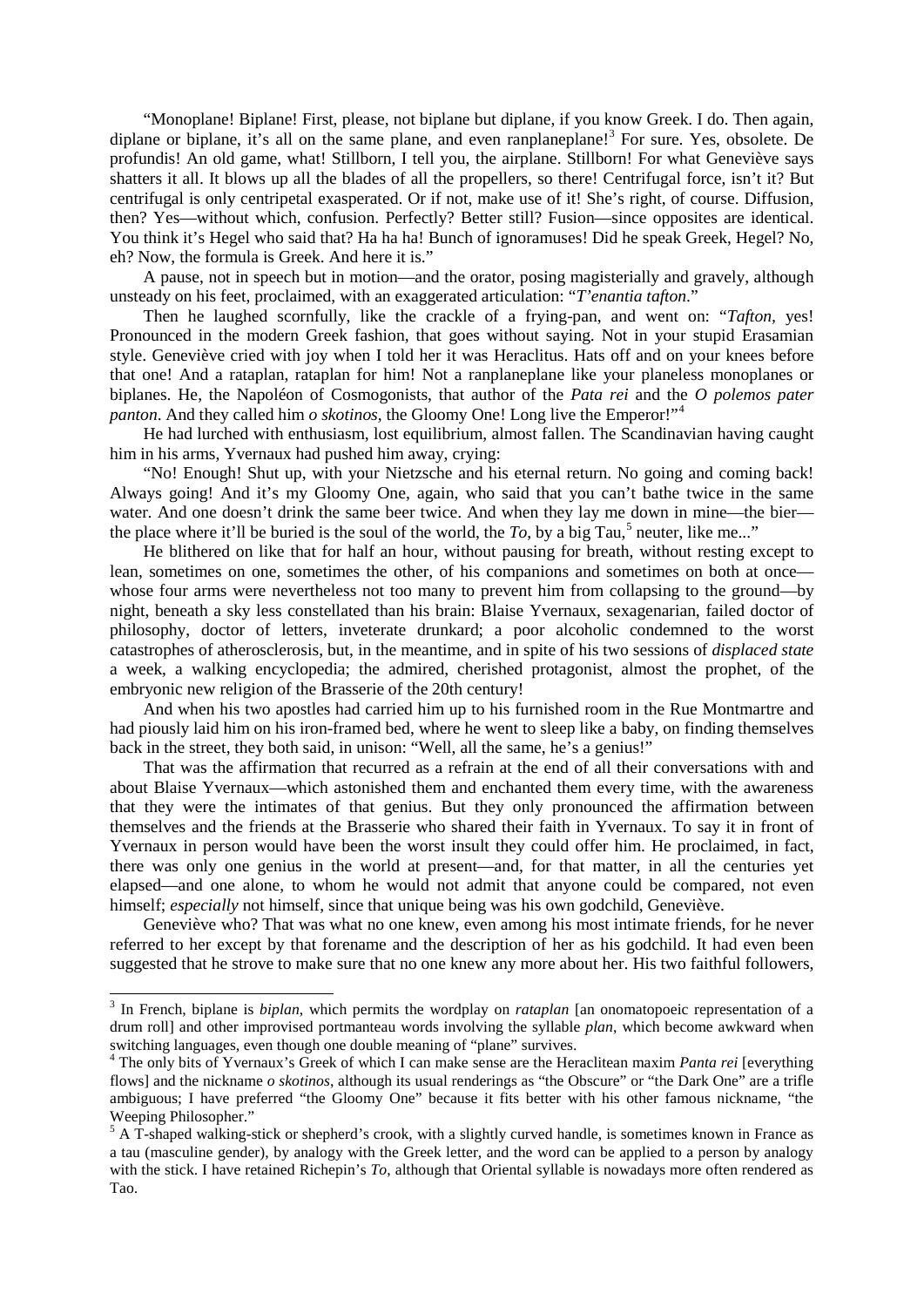curious about every detail concerning him, had not been able to get any precise information regarding this mysterious being, of whom his thoughts were nevertheless always full and by which they were haunted. He spread her word, with such violent effusions and cries of enthusiasm, in formulae of mad admiration—adoration, rather—as if he rendered her an interior worship, incessantly ready to express it aloud in *Magnificats*, punctuating ejaculatory prayers by telling rosary beads. And the mystic occultist had even, at length, reconstituted an entire bouquet of strange litanies with which he loved to decorate his meditations.

Here are a few of these verses, chosen from among the least incomprehensible:

"The renovatrice of all forms is Her."

"The revolution, from top to bottom, is Her."

"Newton's laws are contained in a petty corollary of one of hers."

"She's Pascal cubed."

"She's the Euclid of *n*-dimensional geometry."

"To multiply zero by infinity; that's her function.

"The Archimedean screw without the necessity of a fulcrum, that's her mind."[6](#page-3-0)

"The Egg of Everything in the Chaos of Nothing, that's her word."

"The blink of an eye or the *fiat lux* or the *fiat nox*, that's her gesture."

"The consciousness of the Unconscious, that's Her—and *vice versa*."

"The Self of Selflessness, that's Her—and *vice versa*."

"If God exists, he's Her."

"If he doesn't, his negation is Her."

These sayings, the peremptory absurdity of which was such that there was something almost parodic about them, the Comtois occultist understood fully, and the Scandinavian too; as for Père Yvernaux himself, he gargled them more easily than his beer. But the least bizarre of these formulae, said to Geneviève in person, made her laugh as if it were pure stupidity, like a drunkard's nonsense. She was not even embarrassed by them, so impossible did it seem to take them seriously. When, very timidly, from time to time, her godfather risked addressing one of them to her, he was certain to find himself snubbed, albeit politely, with a: "Shut up, you idiot!" Unless, entirely in fun, he was scolded for his vice by being told: "So you're still in the *displaced state*, since yesterday? Watch out, will you? That's twice in three days. You're overdoing it somewhat, aren't you?"

For she gladly bantered, Geneviève, that *Consciousness of the Unconscious,* that *Self of Selflessness*—and her sense of humor was rather joyful, in spite of the powerful reasons she had for being severe, and even morose.

The main one of these reasons was, alas, that she had arrived at the difficult age that designated her as an old spinster, since she was already seven years past 25 and unmarried. Without regrets, however—without even a hint of bitterness. She was the first to joke—like a good sport, she said about that sad heptad, at the end of which one sees one's 33rd birthday looming.

"The fateful turning," she sighed, making fun of herself. "Not for one who has flourished in love and is, at that age, still a young woman, but for one who, having known no flowers, runs to seed, and to bad seed, bitter and poisonous to others and to herself."

And something else that might have prevented Geneviève from being cheerful was the gravity of her life, entirely devoted to the more demanding and most absorbing studies, with her mind narrowly focused to the lofty speculations of modern science, which simultaneously embrace all the problems, linked in an indissoluble chain, of mathematics, physics, chemistry and biology. Even in her work and her meditation, though, her smile undoubtedly found its place, for Geneviève took to it like a good swimmer abandoning herself delightedly to deep water.

So there was nothing of the female scientist, in the bad sense, about her—any more than there was of the old spinster, in fact, in spite of the famous heptad added to the 25 years, and one could not

<span id="page-3-0"></span> <sup>6</sup> Yvernaux is confusing two of the items of Archimedes' fame: the Archimedean screw, which was a device for pumping water, and the philosopher's remark about being able to move the world if he had a lever long enough, a fulcrum and a place to stand. The "error" is repeated, and is evidently deliberate.